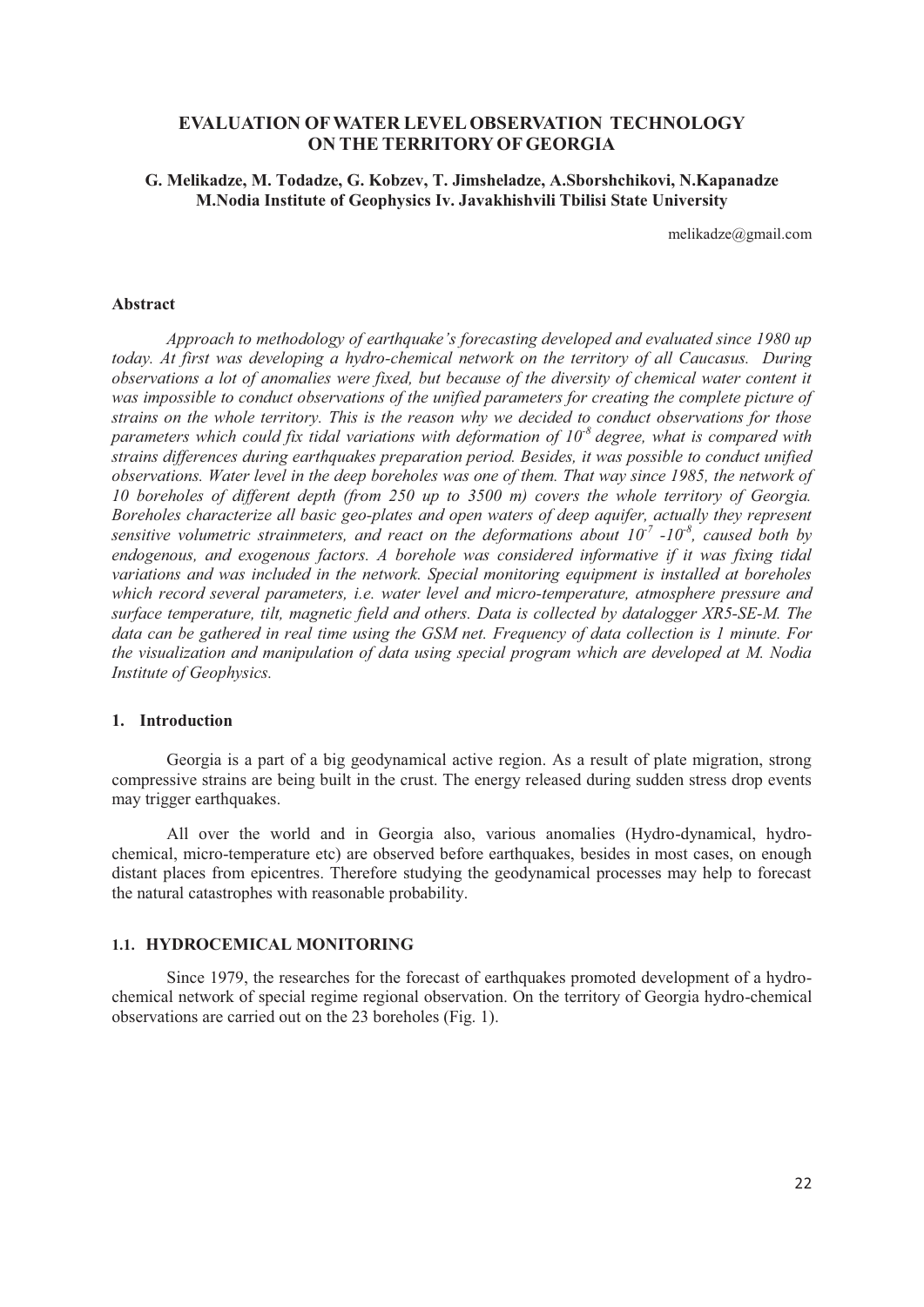

Fig.1. Scheme of hydro-chemical monitoring stations on the territory of Georgia

Measurements of water debit- by volumetric method, temperature of water and air - by mercury thermometer were daily carried out on the water points. Helium concentration was directly defined on the water points with the same frequency. Chemical composition of water was assessed on 20 components (HCO3, Cl, SO4, Na, K, Ca, Mg, J, Br-, Zn, Cu, Fe, Mn, He etc). Water chemical analysis was done by standard methodology.

## **1.2. WATER LEVEL VARIATION MONITORING IN THE BOREHOLES**

The modern methods of earthquakes forecast allow watching temporal and spatial changes of strain in the terrestrial crust. One of them is the monitoring method of hydrogeodeformation ground field (HGF). A regime network, according to the development of VSEGINGEO, in Caucasus has been established since 1985. Till now the network of 10 boreholes of different depth (from 250 up to 3500 m) covers the whole territory of Georgia. Boreholes characterize all basic geo-plates and open waters of deep aquifer, actually they represent sensitive volumetric strainmeters, and react on the deformations about  $10^{-7}$  -10<sup>-8</sup>, caused both by endogenous, and exogenous factors. A borehole was considered informative if it was fixing tidal variations and was included in the network (Melikadze G. et al., 1989).

They are situated in different tectonic areas. The deep boreholes with undisturbed regime were chosen for the observations which were not influenced by other boreholes.

Boreholes are equally spread all over the territory, basically on main geo-plates. These wells record all kinds of deformation caused by exogenous (atmospheric pressure, tidal variations and precipitation), as well as endogenous\ tectonic processes (Rojstaczer S. et al., 1998, Melikadze et al., 2002). On some boreholes, reaction of tidal-variation or atmosphere pressure dominated. For example, the atmospheric pressure is dominant at Adjameti and Oni boreholes and then tidal variations. But the tides are dominant on the Marneuli and Lagodekhi boreholes (Melikadze et al, 2004).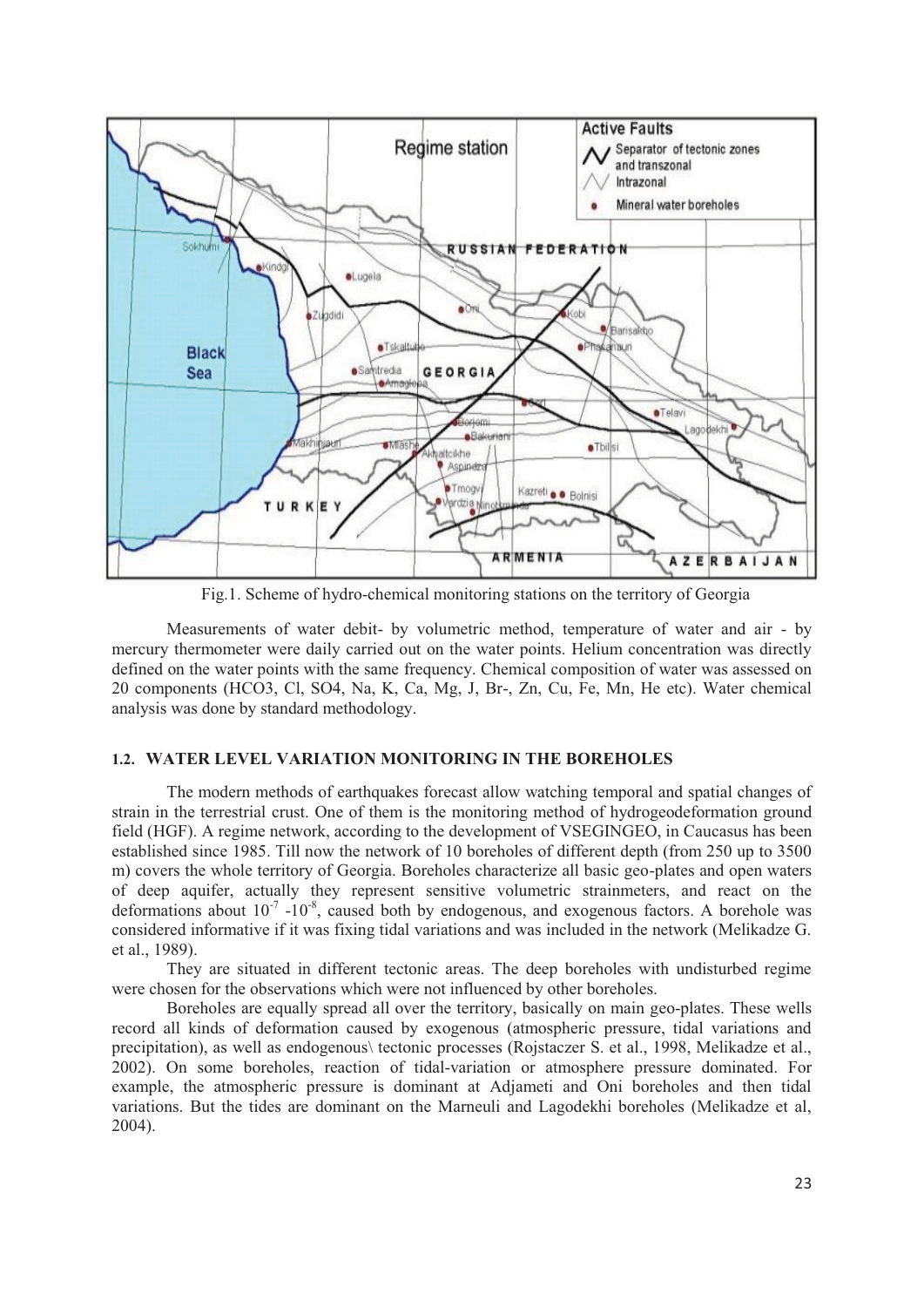

Fig. 2 Variations in time of water level (the bottom line), atmospheric pressure (the top line) and the tides (an average line) in the Adjameti borehole. Vertical lines correspond to the occurrence of earthquakes.

#### **2.1 Data collection**

Primary data is collected by datalogger **XR5-SE-M** and modem Siemens**Mc35i**.Frequency of data collection is usually 1 minute.



Fig.3 Data Logger XR5-SE-M

Let discuss some properties of datalogger XR5-SE-M. It has 8 analog inputs, can log at any interval from 1 sec. to 24 hours; internal batteries life is about 2 year under typical usage.

Retrieved from XR5 data is a text-file. The data is entered first into Excel, then into the database, created on Delphy-language and MatLab programs.Delphy-base contains data for each well separately. Each well is characterized by: water level, atmosphere pressure and theoretical values of tidal. There is also a database for all earthquakes.

Delphy-base of the merged data for individual wells, combined with earthquakes can be used in the MatLab-programs. If we want to study one individual well, we use the programs **RestDance** ,**WaterAndQuakes** (made in MatLab).If we want to look behavior of all wells together, than we use the programs **GeorgiaMap , StationsMany.**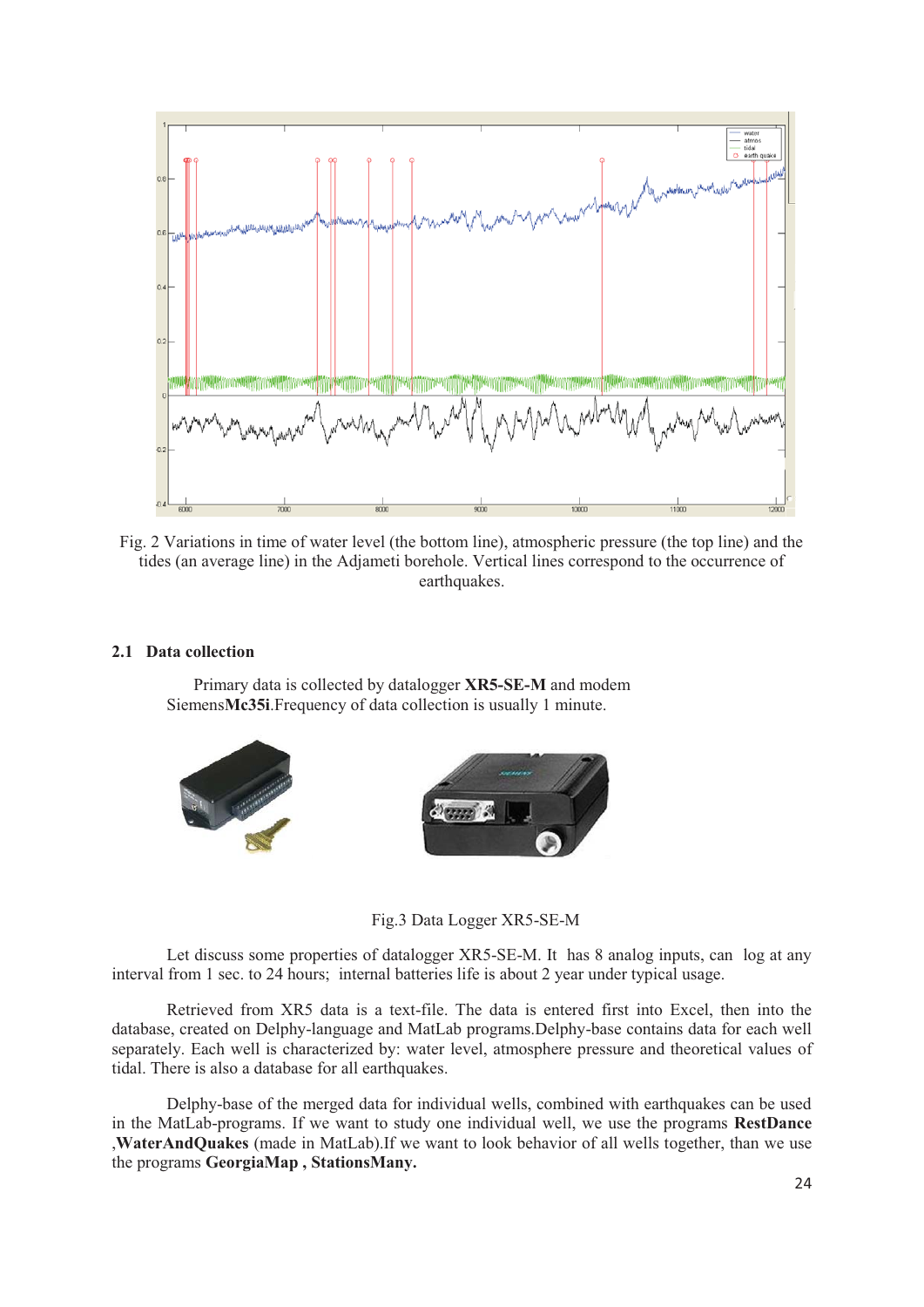Data can be transferred with help of GSM modem. We use two models:

- a) Wavecom model 1206B (recommended by manufactures);
- b) Siemens MS35i

Modems must be configured.

 The program LogXR can automatically receive the data, from start time to last data. There is no possibility to receive only a portions of data. Here works the principle: all or nothing.

Sometimes it happens, there is no connections, so we manually connect, transfer (save) data and then clear memory for next portion of data(typically data should be collected everyday, otherwise the memory maximum is one month) . Setting of time is extracting from the computer during Setup, so the time on computer must be according Greenwich

#### **2.2 Internal batteries and GSM connection.**

The XR5 uses two AA size, 3.6v lithium batteries. If the XR5's battery voltage reads below 6.0v, the batteries should be replaced (**Tadiran TL-5903/S**).Battery life is greater than 2 years under typical usage. An external power input is provided. If external power is used, the batteries will power the unit during power outages; battery shelf life is up to 10 years.

The stability of GSM connection depends on the region , where the borehole is situated. We use Magti GSM connection , digital mode. The connection with east Georgia is more stable than in west Georgia.

# **Conclusion.**

According to the new methodology, we have selected informatively deep boreholes for the special network, which covers the whole territory of Georgia and characterizes all basic geo-plates. They represent sensitive strainmeters and fix the deformations processes about  $10^{-7}$  -10<sup>-8</sup>, caused both by endogenous and exogenous factors.

All over the world including Georgia, various anomalies (Hydro-dynamical, hydro-chemical, micro-temperature etc) are observed before earthquakes, besides in most cases, on enough distant places from epicentres. Therefore, studying the geodynamical processes may help to forecast the natural catastrophes with reasonable probability.

Analyzing data of different parameters show us the importance of improving the existing multiparametric observation network by adding new parameters as well as to expansion of contacts and collaboration with colleagues from our neighbouring countries in order to exchange data and to create the observation network on the territory of whole Caucasus and Black Sea region.

## **References**

- **1. Melikadze G., Adamchuk Y., Todadze M.** Search informational harbingers of earthquakes on the territory Georgia. A series Geology «Gruziinti» N10, P.,1989 **Research workshop on Exploration and Exploitation of Groundwater and Thermal Water Systems in Georgia**  59
- **2. Hsieh, P. A., I. D. Bredehoeft, I. M. Farr.** Determination of Aquifer Transmissivity from Earth Tide Analysis. Water resources research. vol. 23. 10. 1987, p.p. 1824-1832.
- **3. Hsieh, P. A., I. D. Bredehoeft, S. A. Rojstaczer.** Response of Well-Aquifer Systems to Earth Ties: Problems Revisited. Water resources Research vol. 24. No. 3. 1988, p.p. 468-472.